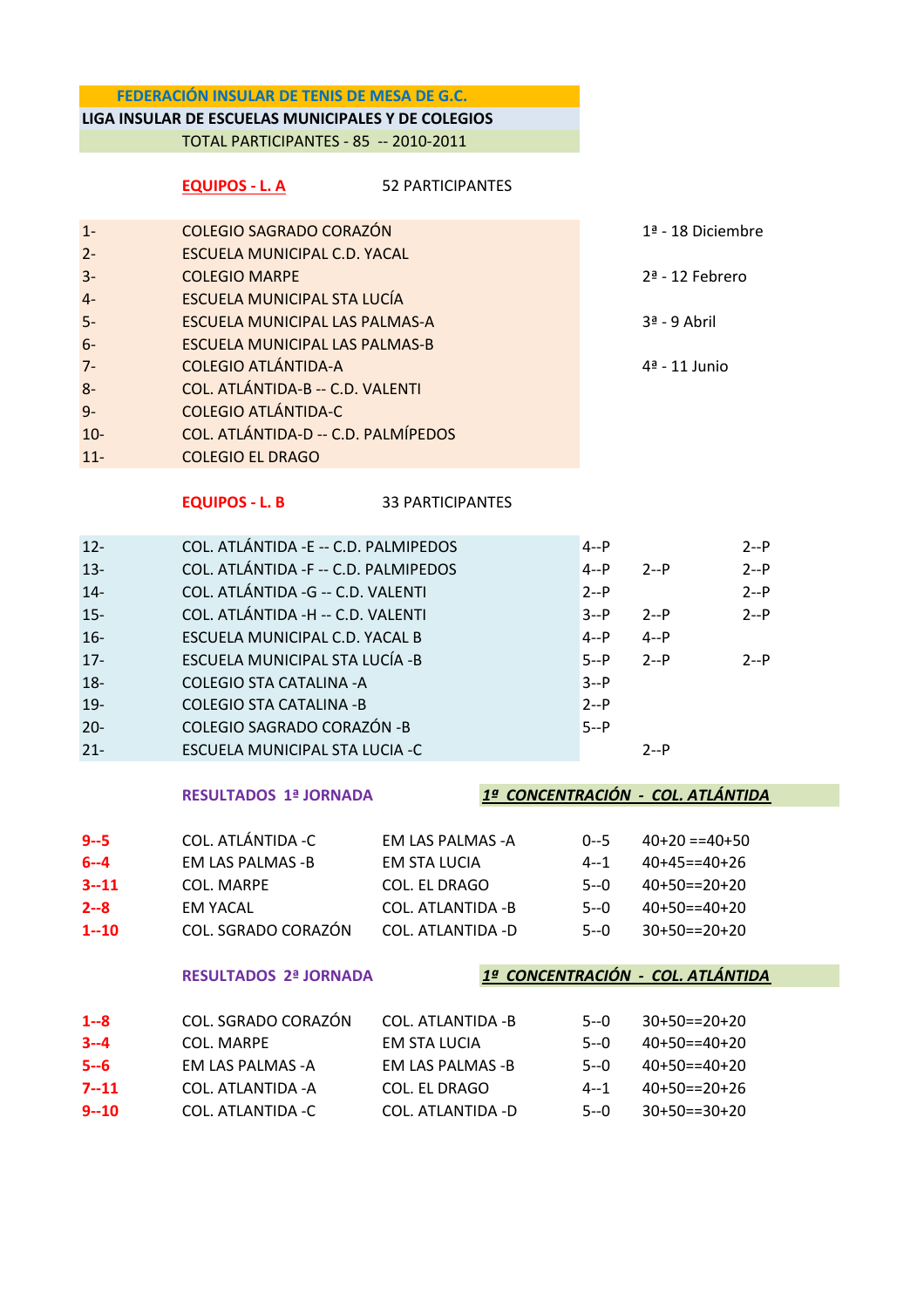|           | <b>RESULTADOS 3ª JORNADA</b> |                          |         | 1ª CONCENTRACIÓN - COL. ATLÁNTIDA    |
|-----------|------------------------------|--------------------------|---------|--------------------------------------|
|           |                              |                          |         |                                      |
| $3 - 5$   | <b>COL. MARPE</b>            | <b>EM LAS PALMAS -A</b>  | $4 - 1$ | $40+44 == 40+27$                     |
| $9 - 8$   | <b>COL. ATLANTIDA -C</b>     | COL. ATLANTIDA - B       | $4 - 1$ | $20+44 == 20+26$                     |
| $4 - 7$   | <b>EM STA LUCIA</b>          | COL. ATLANTIDA - A       | $5 - 0$ | $40+50==20+20$                       |
| $6 - 10$  | <b>EM LAS PALMAS -B</b>      | <b>COL. ATLANTIDA -D</b> | $5 - 0$ | $40+50==30+20$                       |
| $2 - 1$   | <b>EM YACAL</b>              | COL. SGRADO CORAZÓN      | $5 - 0$ | $40+50==30+20$                       |
|           |                              |                          |         |                                      |
|           | <b>RESULTADOS 4ª JORNADA</b> |                          |         | 2ª CONCENTRACIÓN - COL. ATLÁNTIDA    |
| $7 - 5$   | COL. ATLANTIDA - A           | <b>EM LAS PALMAS -A</b>  | $0 - 5$ | $20+20==40+50$                       |
| $3 - 10$  | <b>COL. MARPE</b>            | COL. ATLANTIDA -D        | $5 - 0$ | $40+50==30+20$                       |
| $6 - 8$   | <b>EM LAS PALMAS -B</b>      | <b>COL. ATLANTIDA -B</b> | $5 - 0$ | $40+50==20+20$                       |
| $9 - 2$   | <b>COL. ATLANTIDA -C</b>     | <b>EM YACAL</b>          | 1--4    | $30+26 == 40+44$                     |
| $1 - 11$  | COL. SGRADO CORAZÓN          | COL. EL DRAGO            | $5 - 0$ | $20+50==40+22$                       |
|           |                              |                          |         |                                      |
|           | <b>RESULTADOS 5ª JORNADA</b> |                          |         | 2ª CONCENTRACIÓN - COL. ATLÁNTIDA    |
|           |                              |                          |         |                                      |
| $7 - 10$  | COL. ATLANTIDA - A           | COL. ATLANTIDA -D        | $2 - 3$ | $20+32==30+38$                       |
| $3 - 8$   | <b>COL. MARPE</b>            | <b>COL. ATLANTIDA -B</b> | $5 - 0$ | $40+50==20+20$                       |
| $6 - 2$   | <b>EM LAS PALMAS -B</b>      | <b>EM YACAL</b>          | $3 - 2$ | $40+38 == 40+33$                     |
| $9 - 11$  | <b>COL. ATLANTIDA -C</b>     | COL. EL DRAGO            | 4--1    | $30+27 == 40+45$                     |
| $1 - 4$   | COL. SGRADO CORAZÓN          | <b>EM STA LUCIA</b>      | $4 - 1$ | $40+44 == 20+27$                     |
|           | <b>RESULTADOS 6ª JORNADA</b> |                          |         | 3ª CONCENTRACIÓN - ESCUELA STA LUCÍA |
|           |                              |                          |         |                                      |
| $7 - 8$   | <b>COL. ATLANTIDA - A</b>    | <b>COL. ATLANTIDA -B</b> | $0 - 5$ | $30+21 == 20+50$                     |
| $3 - 2$   | <b>COL. MARPE</b>            | <b>EM YACAL</b>          | $2 - 3$ | $40+35==40+40$                       |
| $6 - 11$  | <b>EM LAS PALMAS -B</b>      | COL. EL DRAGO            | 4--1    | $40+45 == 30+27$                     |
| $9 - 4$   | <b>COL. ATLANTIDA - C</b>    | <b>EM STA LUCIA</b>      |         |                                      |
| $1 - 5$   | COL. SGRADO CORAZÓN          | <b>EM LAS PALMAS -A</b>  |         |                                      |
|           | <b>RESULTADOS 7ª JORNADA</b> |                          |         | 3ª CONCENTRACIÓN - ESCUELA STA LUCÍA |
|           |                              |                          |         |                                      |
| $7 - 2$   | COL. ATLANTIDA -A            | <b>EM YACAL</b>          | $0 - 5$ | $30+20==40+50$                       |
| $3 - 6$   | <b>COL. MARPE</b>            | <b>EM LAS PALMAS -B</b>  | $5 - 0$ | $40+50==40+21$                       |
| $10 - 11$ | COL. ATLANTIDA -D            | COL. EL DRAGO            |         |                                      |
| $9 - 1$   | <b>COL. ATLANTIDA -C</b>     | COL. SGRADO CORAZÓN      |         |                                      |
| $4 - 5$   | EM STA LUCIA                 | <b>EM LAS PALMAS -A</b>  | $2 - 3$ | $30+34==40+39$                       |
|           |                              |                          |         |                                      |
|           | <b>RESULTADOS 8ª JORNADA</b> |                          |         | 4ª CONCENTRACIÓN - COL. ATLÁNTIDA    |
| $7 - 3$   | COL. ATLANTIDA - A           | <b>COL. MARPE</b>        |         |                                      |
| $2 - 5$   | <b>EM YACAL</b>              | EM LAS PALMAS -A         | $1 - 3$ | $30+24 == 30+34$                     |
| $10 - 8$  | COL. ATLANTIDA -D            | COL. ATLANTIDA -B        | $0 - 5$ | $20+20==20+50$                       |
| $9 - 6$   | <b>COL. ATLANTIDA -C</b>     | <b>EM LAS PALMAS -B</b>  |         |                                      |
|           |                              |                          |         |                                      |